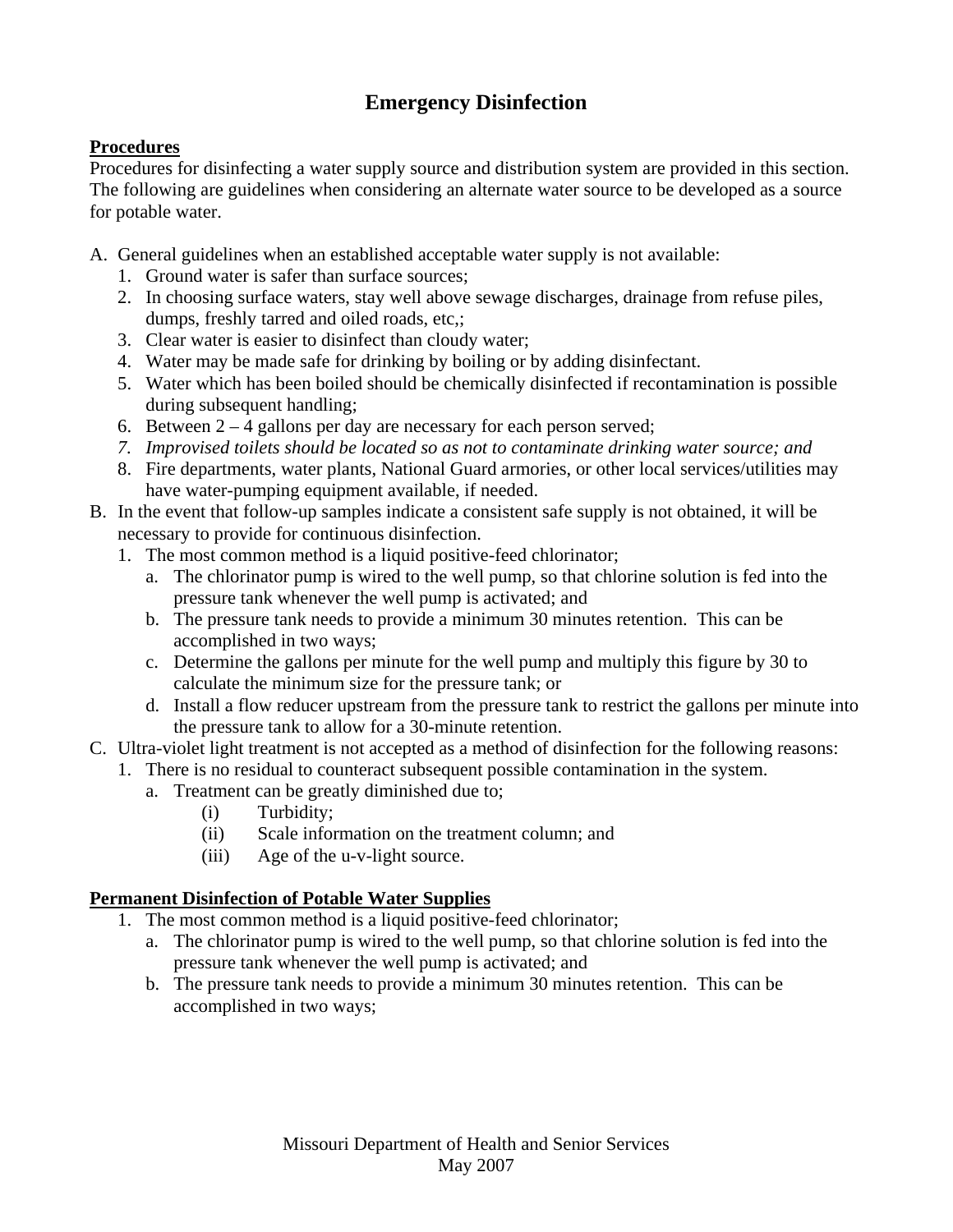- c. Determine the gallons per minute for the well pump and multiply this figure by 30 to calculate the minimum size for the pressure tank; or
- d. Install a flow reducer upstream from the pressure tank to restrict the gallons per minute into the pressure tank to allow for a 30-minute retention.
- e. Check for nitrates to ensure levels do not exceed 10 mg/L
- 2. Ultra-violet light treatment is not accepted as a method of disinfection for the following reasons;
	- a. There is no residual to counteract subsequent possible contamination in the system.
	- b. Treatment can be greatly diminished due to;
		- i. Turbidity;
		- ii. Scale formation on the treatment column; and
		- iii. Age of the u-v light source.

### **Disinfecting a Driven or Sandpoint Well**

The outside of a sand point or driven well and all associated equipment should be cleaned following the procedures for drilled wells as much as possible. Then:

- 1. Pump the well to waste until the water is clear. If possible, avoid pumping water into the pressure tank or the distribution system.
- 2. Pump water through the distribution system until the water from all of the taps run clear. If the pressure tank or water heaters contain dirty water, drain them first.
- 3. Turn off the pump and drain the pressure tank. Using a drain plug opening, pressure gage opening outlet pipe, or other opening into the pressure tank, add chlorine bleach or other chlorine into the pressure tank, so that the water in the tank contains approximately 50 ppm free chlorine. This will take approximately 3 (three) tablespoons, or 1 ½ ounces of bleach for each 10 (ten) gallon of tank capacity (a 50-gallon tank, for example, will require approximately ¾ (three fourths) of a cup of bleach.
- 4. Open all taps one-by-one until chlorinated water comes through each tap. If available, test the water with chlorine test papers. If there is between 10 and 50 ppm chlorine residual go to step 4; if there is less than 10 ppm, add more chlorine to the pressure tank and repeat this step. Let the water stand in the system for at least 4 hours, preferably 12 hours or overnight.
- 5. After at least 4 hours, flush the system by allowing water to run until the chlorine level is reduced to 5 ppm or less, or until no chlorine taste or odor is detected (if available, use a chlorine test kit).
- 6. Have the water tested for the presence of bacteria. Continue to disinfect water used for drinking or cooking using the emergency disinfection purposes until a satisfactory bacteriological test result is received. If the test results are unsatisfactory, repeat the disinfection process. The water should be tested again for bacteria after 2 weeks.

#### **Disinfecting Drinking Water**

The following guidelines are recommendations from the Department of Health and Senior Services. Other agencies may have different recommendations for water disinfection but the department believes these to be workable and the most effective and safe for the public.